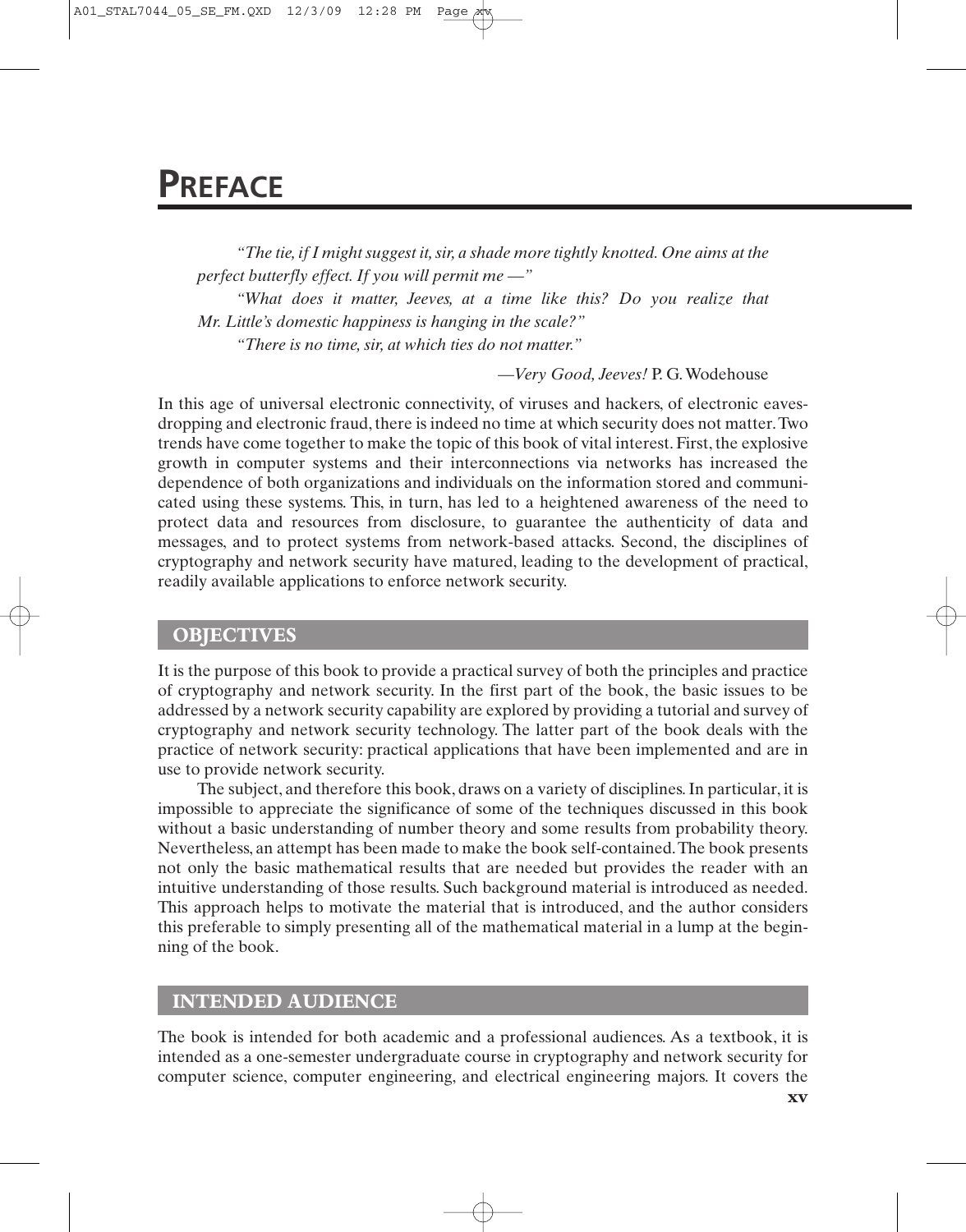#### **xvi PREFACE**

material in IAS2 Security Mechanisms, a core area in the Information Technology body of knowledge; NET4 Security, another core area in the Information Technology body of knowledge; and IT311, Cryptography, an advanced course; these subject areas are part of the ACM/IEEE Computer Society Computing Curricula 2005.

The book also serves as a basic reference volume and is suitable for self-study.

# **PLAN OF THE BOOK**

The book is divided into seven parts (see Chapter 0 for an overview):

- Symmetric Ciphers
- Asymmetric Ciphers
- Cryptographic Data Integrity Algorithms
- Mutual Trust
- Network and Internet Security
- System Security
- Legal and Ethical Issues

The book includes a number of pedagogic features, including the use of the computer algebra system Sage and numerous figures and tables to clarify the discussions. Each chapter includes a list of key words, review questions, homework problems, suggestions for further reading, and recommended Web sites. The book also includes an extensive glossary, a list of frequently used acronyms, and a bibliography. In addition, a test bank is available to instructors.

### **ONLINE DOCUMENTS FOR STUDENTS**

For this new edition, a tremendous amount of original supporting material has been made available online, in the following categories.

- **Online chapters:** To limit the size and cost of the book, four chapters of the book are provided in PDF format. This includes three chapters on computer security and one on legal and ethical issues. The chapters are listed in this book's table of contents.
- **Online appendices:** There are numerous interesting topics that support material found in the text but whose inclusion is not warranted in the printed text. A total of fifteen online appendices cover these topics for the interested student. The appendices are listed in this book's table of contents.
- **Homework problems and solutions:** To aid the student in understanding the material, a separate set of homework problems with solutions are available. These enable the students to test their understanding of the text.
- **Key papers:** Twenty-four papers from the professional literature, many hard to find, are provided for further reading.
- **Supporting documents:** A variety of other useful documents are referenced in the text and provided online.
- **Sage code:** The Sage code from the examples in Appendix B in case the student wants to play around with the examples.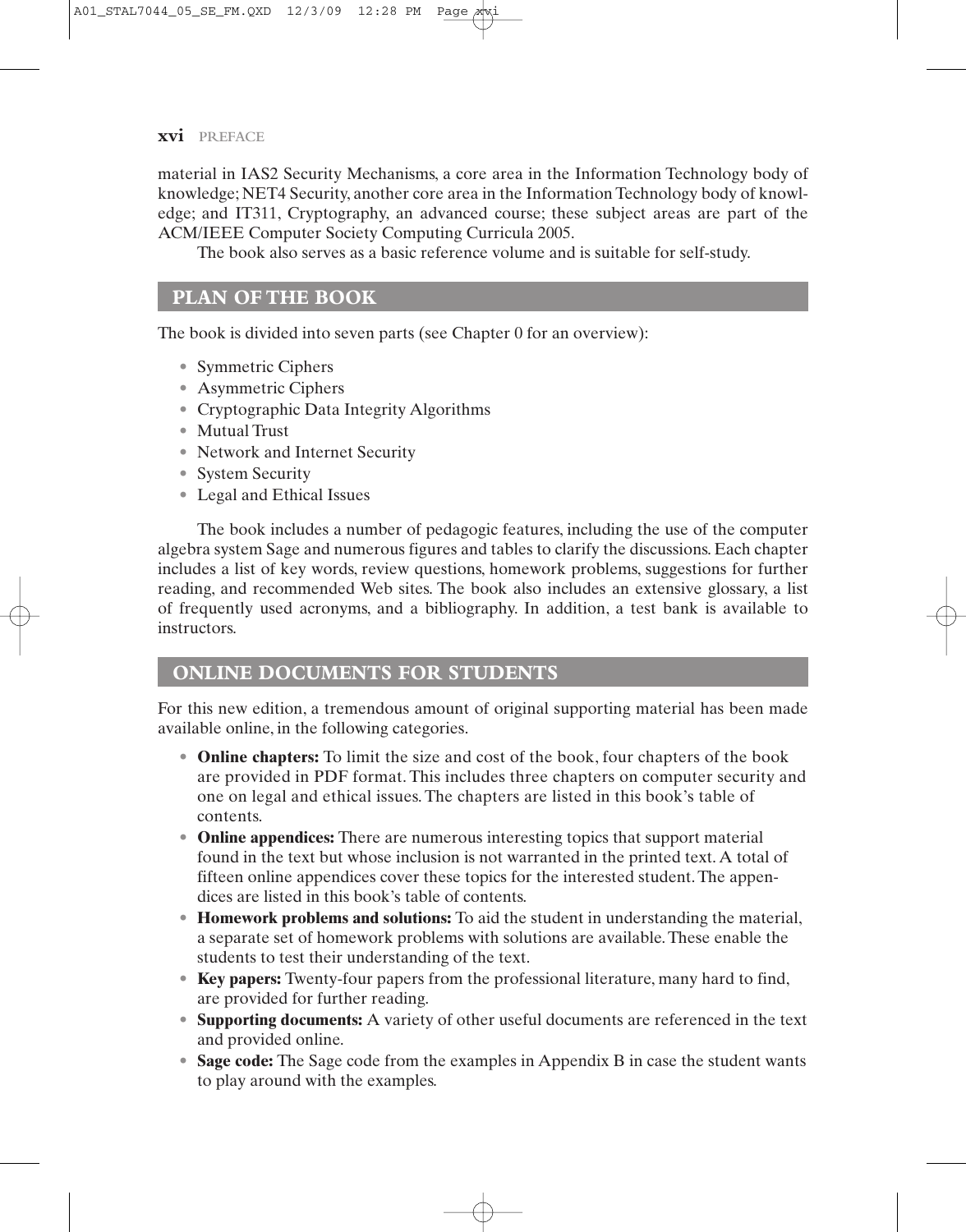Purchasing this textbook now grants the reader six months of access to this online material. See the access card bound into the front of this book for details.

# **INSTRUCTIONAL SUPPORT MATERIALS**

To support instructors, the following materials are provided:

- **Solutions Manual:** Solutions to end-of-chapter Review Questions and Problems.
- **Projects Manual:** Suggested project assignments for all of the project categories listed below.
- **PowerPoint Slides:** A set of slides covering all chapters, suitable for use in lecturing.
- **PDF Files:** Reproductions of all figures and tables from the book.
- **Test Bank:** A chapter-by-chapter set of questions.

All of these support materials are available at the Instructor Resource Center (IRC) for this textbook, which can be reached via personhighered.com/stallings or by clicking on the button labeled "Book Info and More Instructor Resources" at this book's Web Site WilliamStallings.com/Crypto/Crypto5e.html. To gain access to the IRC, please contact your local Prentice Hall sales representative via pearsonhighered.com/ educator/replocator/requestSalesRep.page or call Prentice Hall Faculty Services at 1-800-526-0485.

# **INTERNET SERVICES FOR INSTRUCTORS AND STUDENTS**

There is a Web site for this book that provides support for students and instructors. The site includes links to other relevant sites, transparency masters of figures and tables in the book in PDF (Adobe Acrobat) format, and PowerPoint slides. The Web page is at **WilliamStallings.com/Crypto/Crypto5e.html**. For more information, see Chapter 0.

New to this edition is a set of homework problems with solutions available at this Web site. Students can enhance their understanding of the material by working out the solutions to these problems and then checking their answers.

An Internet mailing list has been set up so that instructors using this book can exchange information, suggestions, and questions with each other and with the author. As soon as typos or other errors are discovered, an errata list for this book will be available at WilliamStallings.com. In addition, the Computer Science Student Resource site at **WilliamStallings.com/StudentSupport.html** provides documents, information, and useful links for computer science students and professionals.

#### **PROJECTS AND OTHER STUDENT EXERCISES**

For many instructors, an important component of a cryptography or security course is a project or set of projects by which the student gets hands-on experience to reinforce concepts from the text. This book provides an unparalleled degree of support, including a projects component in the course.The IRC not only includes guidance on how to assign and structure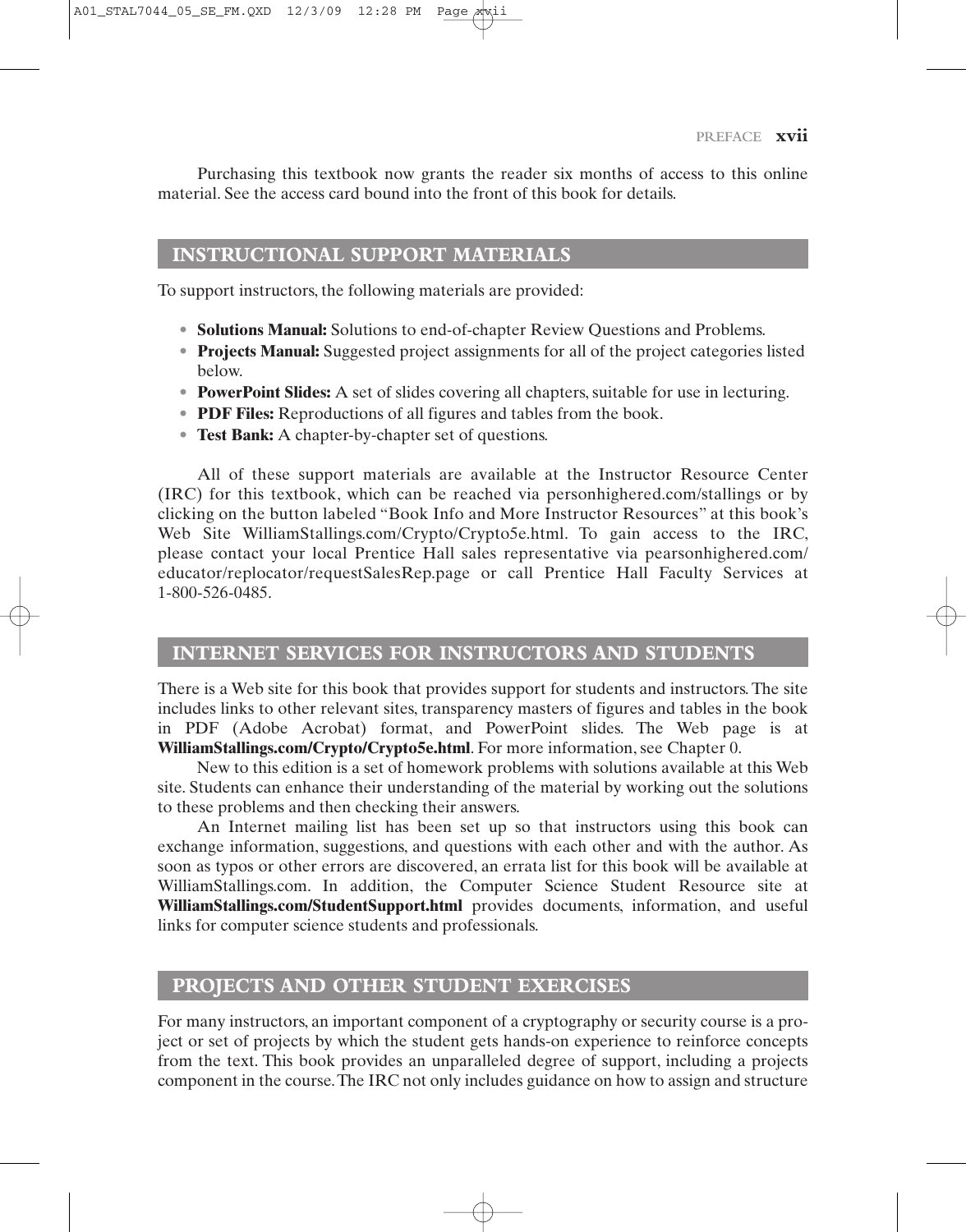#### **xviii PREFACE**

the projects, but it also includes a set of project assignments that covers a broad range of topics from the text.

- **Sage Projects:** Described in the next section.
- **Hacking Project:** This exercise is designed to illuminate the key issues in intrusion detection and prevention.
- **Block Cipher Projects:** This is a lab that explores the operation of the AES encryption algorithm by tracing its execution, computing one round by hand, and then exploring the various block cipher modes of use. The lab also covers DES. In both cases, an online Java applet is used (or can be downloaded) to execute AES or DES.
- **Lab Exercises:** A series of projects that involve programming and experimenting with concepts from the book.
- **Research Projects:** A series of research assignments that instruct the student to research a particular topic on the Internet and write a report.
- **Programming Projects:** A series of programming projects that cover a broad range of topics and that can be implemented in any suitable language on any platform.
- **Practical Security Assessments:** A set of exercises to examine current infrastructure and practices of an existing organization.
- **Writing Assignments:** A set of suggested writing assignments organized by chapter.
- **Reading/Report Assignments:** A list of papers in the literature one for each chapter — that can be assigned for the student to read and then write a short report. See Appendix A for details.

# **THE SAGE COMPUTER ALGEBRA SYSTEM**

One of the most important new features for this edition is the use of Sage for cryptographic examples and homework assignments. Sage is an open-source, multiplatform, freeware package that implements a very powerful, flexible, and easily learned mathematics and computer algebra system. Unlike competing systems (such as Mathematica, Maple, and MATLAB), there are no licensing agreements or fees involved. Thus, Sage can be made available on computers and networks at school, and students can individually download the software to their own personal computers for use at home. Another advantage of using Sage is that students learn a powerful, flexible tool that can be used for virtually any mathematical application, not just cryptography.

The use of Sage can make a significant difference to the teaching of the mathematics of cryptographic algorithms. This book provides a large number of examples of the use of Sage covering many cryptographic concepts in Appendix B.

Appendix C lists exercises in each of these topic areas to enable the student to gain hands-on experience with cryptographic algorithms. This appendix is available to instructors at the IRC for this book. Appendix C includes a section on how to download and get started with Sage, a section on programming with Sage, and includes exercises that can be assigned to students in the following categories:

- **Chapter 2 Classical Encryption:** Affine ciphers and the Hill cipher.
- **Chapter 3 Block Ciphers And The Data Encryption Standard:** Exercises based on SDES.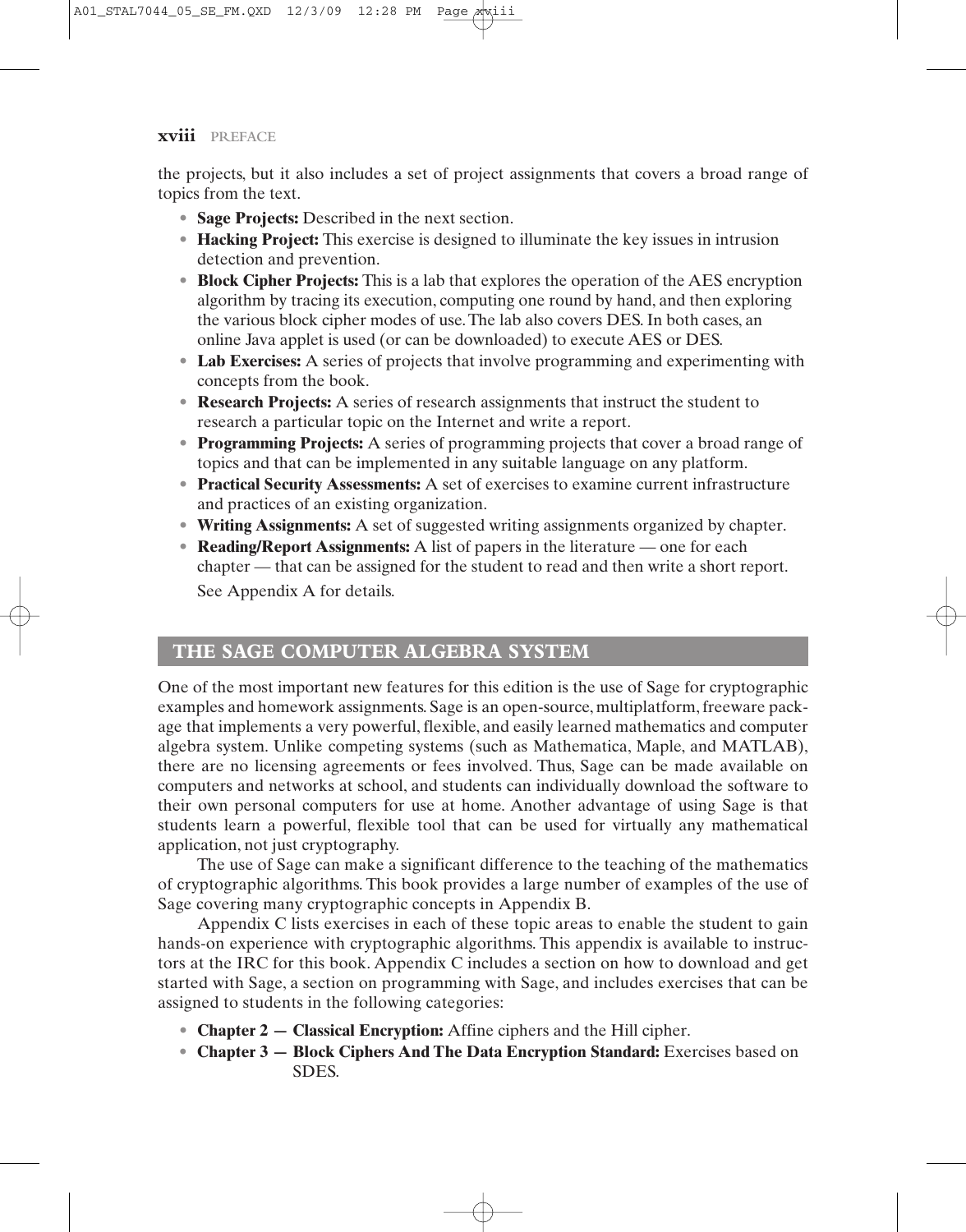- **Chapter 4 Basic Concepts In Number Theory And Finite Fields:** Euclidean and extended Euclidean algorithms, polynomial arithmetic, and GF(24).
- **Chapter 5 Advanced Encryption Standard:** Exercise based on SAES.
- **Chapter 6 Pseudorandom Number Generation And Stream Ciphers:** Blum Blum Shub, linear congruential generator, and ANSI X9.17 PRNG.
- **Chapter 8 Number Theory:** Euler's Totient function, Miller Rabin, factoring, modular exponentiation, discrete logarithm, and Chinese remainder theorem.
- **Chapter 9 Public-Key Cryptography And RSA:** RSA encrypt/decrypt and signing.
- **Chapter 10 Other Public-Key Cryptosystems:** Diffie-Hellman, elliptic curve
- **Chapter 11 Cryptographic Hash Functions:** Number-theoretic hash function.
- **Chapter 13 Digital Signatures:** DSA.

# **WHAT'S NEW IN THE FIFTH EDITION**

The changes for this new edition of *Cryptography and Network Security* are more substantial and comprehensive than those for any previous revision.

In the three years since the fourth edition of this book was published, the field has seen continued innovations and improvements. In this new edition, I try to capture these changes while maintaining a broad and comprehensive coverage of the entire field. To begin this process of revision, the fourth edition was extensively reviewed by a number of professors who teach the subject. In addition, a number of professionals working in the field reviewed individual chapters. The result is that, in many places, the narrative has been clarified and tightened, and illustrations have been improved. Also, a large number of new "field-tested" problems have been added.

One obvious change to the book is a revision in the organization, which makes for a clearer presentation of related topics. There is a new Part Three, which pulls together all of the material on cryptographic algorithms for data integrity, including cryptographic hash functions, message authentication codes, and digital signatures.The material on key management and exchange, previously distributed in several places in the book, is now organized in a single chapter, as is the material on user authentication.

Beyond these refinements to improve pedagogy and user friendliness, there have been major substantive changes throughout the book. Highlights include:

- **Euclidean and extended Euclidean algorithms (revised):** These algorithms are important for numerous cryptographic functions and algorithms. The material on the Euclidean and extended Euclidean algorithms for integers and for polynomials has been completely rewritten to provide a clearer and more systematic treatment.
- **Advanced Encryption Standard (revised):** AES has emerged as the dominant symmetric encryption algorithm, used in a wide variety of applications.Accordingly, this edition has dramatically expanded the resources for learning about and understanding this important standard.The chapter on AES has been revised and expanded, with additional illustrations and a detailed example, to clarify the presentation. Examples and assignments using Sage have been added.And the book now includes an AES cryptography lab, which enables the student to gain hands-on experience with AES cipher internals and modes of use.The lab makes use of an AES calculator applet, available at this book's Web site, that can encrypt or decrypt test data values using the AES block cipher.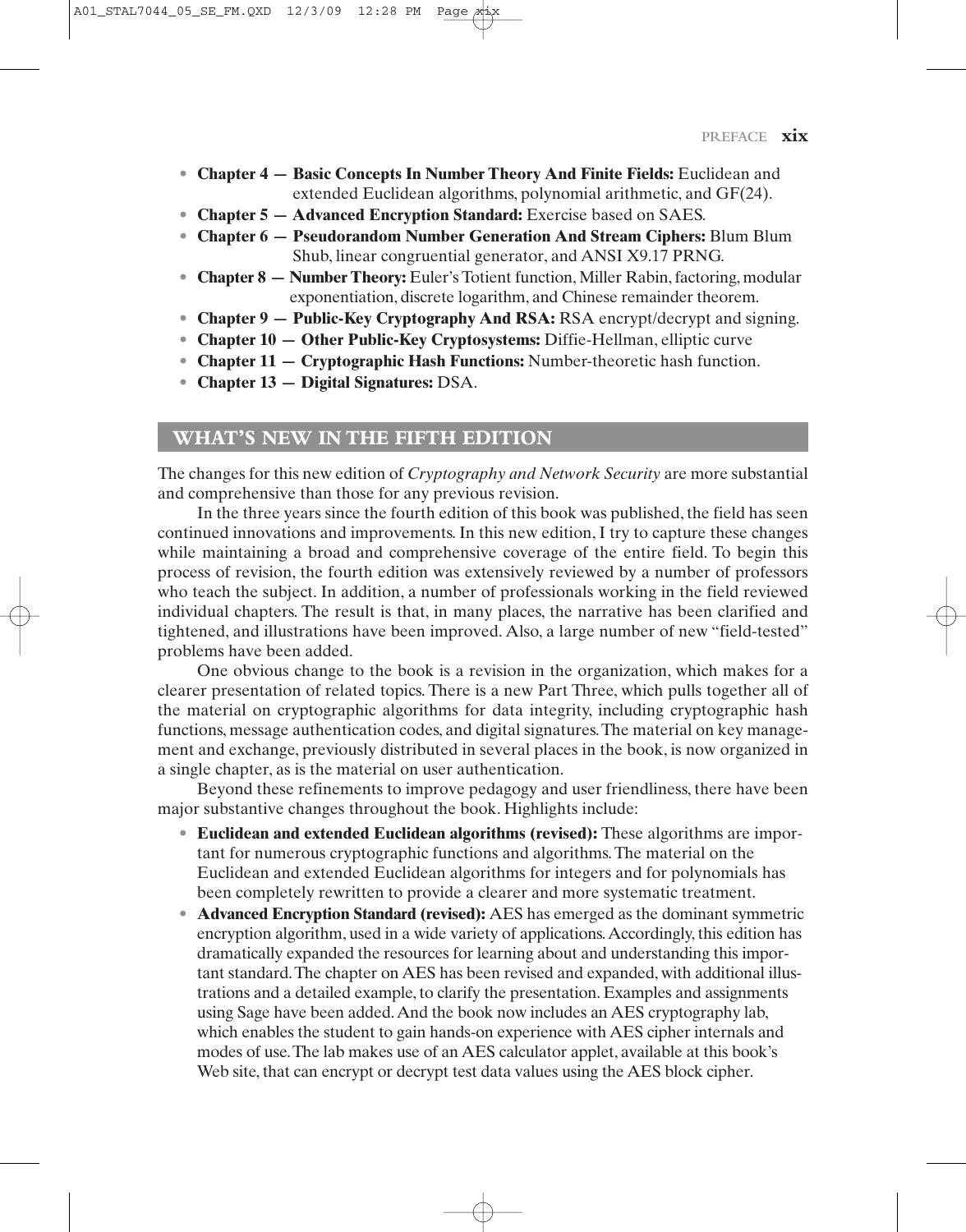#### **xx PREFACE**

- **Block Cipher Modes of Operation (revised):** The material in Chapter 6 on modes of operation has been expanded and the illustrations redrawn for greater clarity.
- **Pseudorandom number generation and pseudorandom functions (revised):** The treatment of this important topic has been expanded, with the addition of new material on the use of symmetric encryption algorithms and cryptographic hash functions to construct pseudorandom functions.
- **ElGamal encryption and digital signature (new):** New sections have been added on this popular public-key algorithm.
- **Cryptographic hash functions and message authentication codes (revised):** The material on hash functions and MAC has been revised and reorganized to provide a clearer and more systematic treatment.
- **SHA-3 (new):** Although the SHA-3 algorithm has yet to be selected, it is important for the student to have a grasp of the design criteria for this forthcoming cryptographic hash standard.
- **Authenticated encryption (new):** The book covers the important new algorithms, CCM and GCM, which simultaneously provide confidentiality and data integrity.
- **Key management and distribution (revised):** In the fourth edition, these topics were scattered across three chapters. In the fifth edition, the material is revised and consolidated into a single chapter to provide a unified, systematic treatment.
- **Remote user authentication (revised):** In the fourth edition, this topic was covered in parts of two chapters. In the fifth edition the material is revised and consolidated into a single chapter to provide a unified, systematic treatment.
- **Federated identity (new):** A new section covers this common identity management scheme across multiple enterprises and numerous applications and supporting many thousands, even millions, of users.
- **HTTPS (new):** A new section covers this protocol for providing secure communication between Web browser and Web server.
- **Secure shell (new):** SSH, one of the most pervasive applications of encryption technology, is covered in a new section.
- **DomainKeys Identified Mail (new):** A new section covers DKIM, which has become the standard means of authenticating e-mail to counter spam.
- **Wireless network security (new):** A new chapter covers this important area of network security. The chapter deals with the IEEE 802.11 (WiFi) security standard for wireless local area networks; and the Wireless Application Protocol (WAP) security standard for communication between a mobile Web browser and a Web server.
- **IPsec (revised):** The chapter on IPsec has been almost completely rewritten. It now covers IPsecv3 and IKEv2. In addition, the presentation has been revised to improve clarity and breadth.
- **Legal and ethical issues (new):** A new online chapter covers these important topics.
- **Online appendices (new):** Fifteen online appendices provide additional breadth and depth for the interested student on a variety of topics.
- **Sage examples and problems (new):** As mentioned, this new edition makes use of the open-source, freeware Sage computer algebra application to enable students to have hands-on experience with a variety of cryptographic algorithms.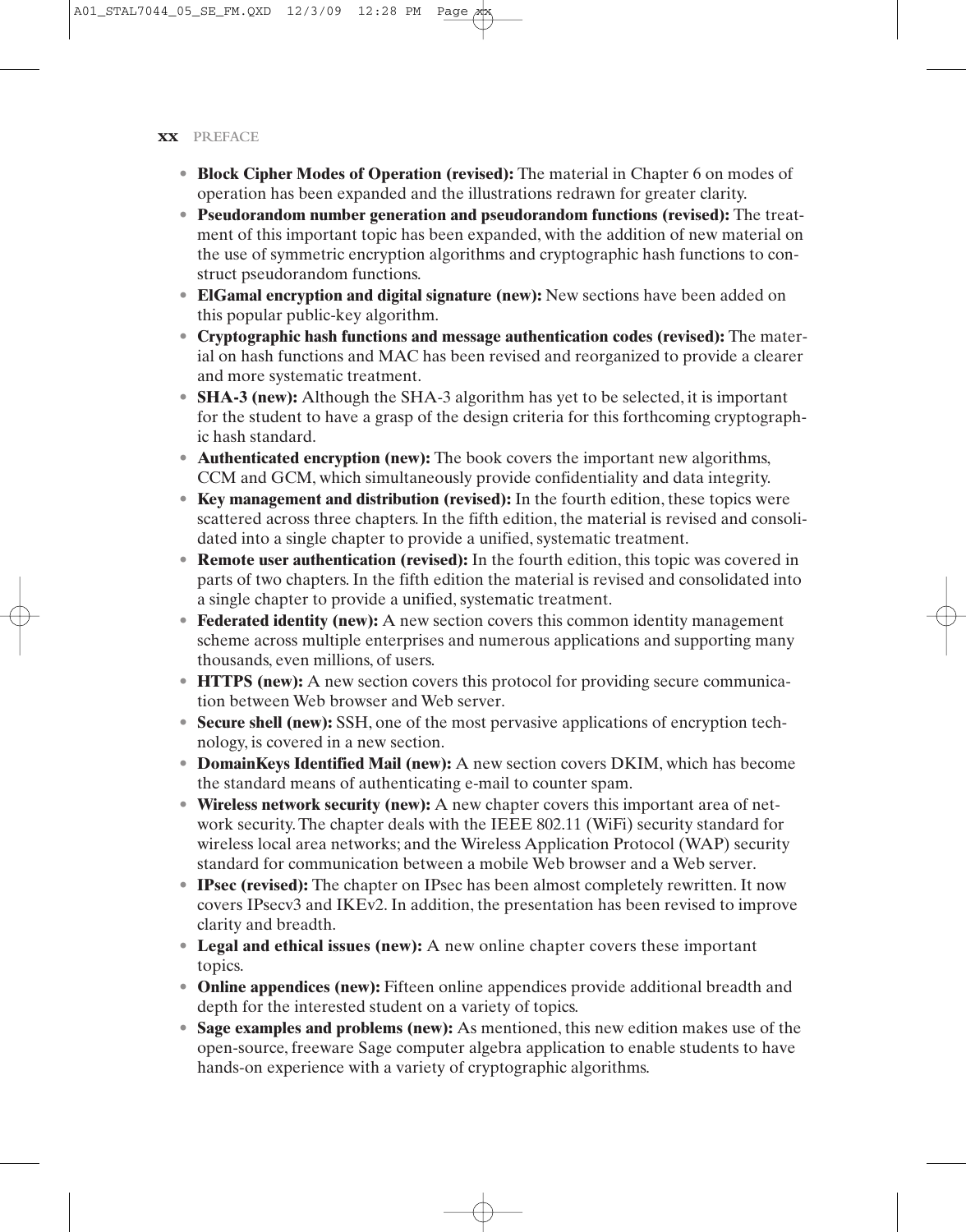With each new edition it is a struggle to maintain a reasonable page count while adding new material. In part, this objective is realized by eliminating obsolete material and tightening the narrative. For this edition, chapters and appendices that are of less general interest have been moved online as individual PDF files. This has allowed an expansion of material without the corresponding increase in size and price.

#### **ACKNOWLEDGEMENTS**

This new edition has benefited from review by a number of people who gave generously of their time and expertise.The following people reviewed all or a large part of the manuscript: Marius Zimand (Towson State University), Shambhu Upadhyaya (University of Buffalo), Nan Zhang (George Washington University), Dongwan Shin (New Mexico Tech), Michael Kain (Drexel University), William Bard (University of Texas), David Arnold (Baylor University), Edward Allen (Wake Forest University), Michael Goodrich (UC-Irvine), Xunhua Wang (James Madison University), Xianyang Li (Illinois Institute of Technology), and Paul Jenkins (Brigham Young University).

Thanks also to the many people who provided detailed technical reviews of one or more chapters: Martin Bealby, Martin Hlavac (Department of Algebra, Charles University in Prague, Czech Republic), Martin Rublik (BSP Consulting and University of Economics in Bratislava), Rafael Lara (President of Venezuela's Association for Information Security and Cryptography Research), Amitabh Saxena, and Michael Spratte (Hewlett-Packard Company). I would especially like to thank Nikhil Bhargava (IIT Delhi) for providing detailed reviews of various chapters of the book.

Joan Daemen kindly reviewed the chapter on AES. Vincent Rijmen reviewed the material on Whirlpool. Edward F. Schaefer reviewed the material on simplified AES.

Nikhil Bhargava (IIT Delhi) developed the set of online homework problems and solutions. Dan Shumow of Microsoft and the University of Washington developed all of the Sage examples and assignments in Appendices B and C. Professor Sreekanth Malladi of Dakota State University developed the hacking exercises. Lawrie Brown of the Australian Defence Force Academy provided the AES/DES block cipher projects and the security assessment assignments.

Sanjay Rao and Ruben Torres of Purdue University developed the laboratory exercises that appear in the IRC.The following people contributed project assignments that appear in the instructor's supplement: Henning Schulzrinne (Columbia University); Cetin Kaya Koc (Oregon State University); and David Balenson (Trusted Information Systems and George Washington University). Kim McLaughlin developed the test bank.

Finally, I would like to thank the many people responsible for the publication of the book, all of whom did their usual excellent job. This includes my editor Tracy Dunkelberger, her assistant Melinda Hagerty, and production manager Rose Kernan. Also, Jake Warde of Warde Publishers managed the reviews.

With all this assistance, little remains for which I can take full credit. However, I am proud to say that, with no help whatsoever, I selected all of the quotations.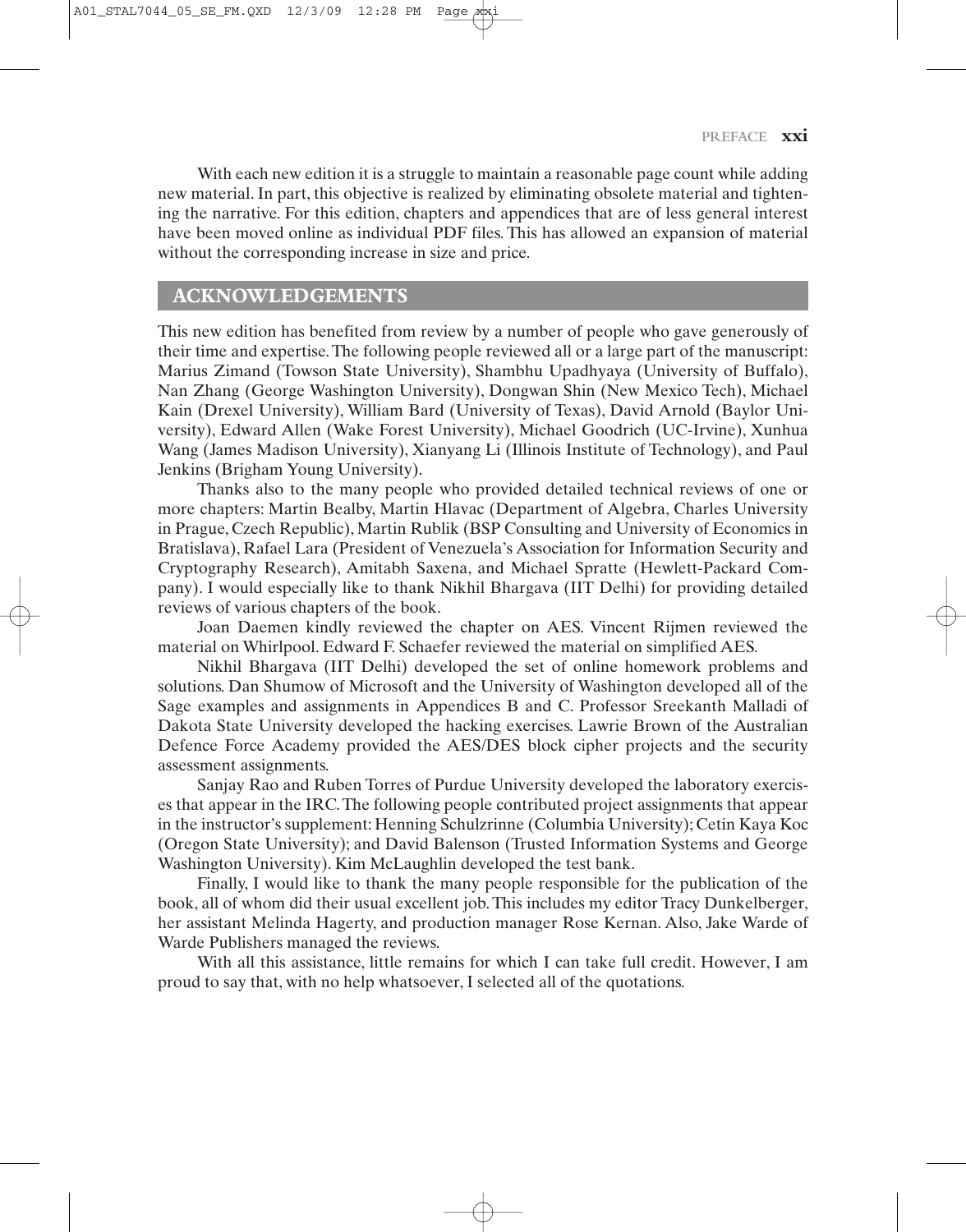$\left.\begin{array}{ccc} \texttt{A01\_STAL7044\_05\_SE\_FM,QXD} & \texttt{12/3/09} & \texttt{12:28 PM} & \texttt{Page Axii} \end{array}\right.$ 

 $\overline{\bigoplus}$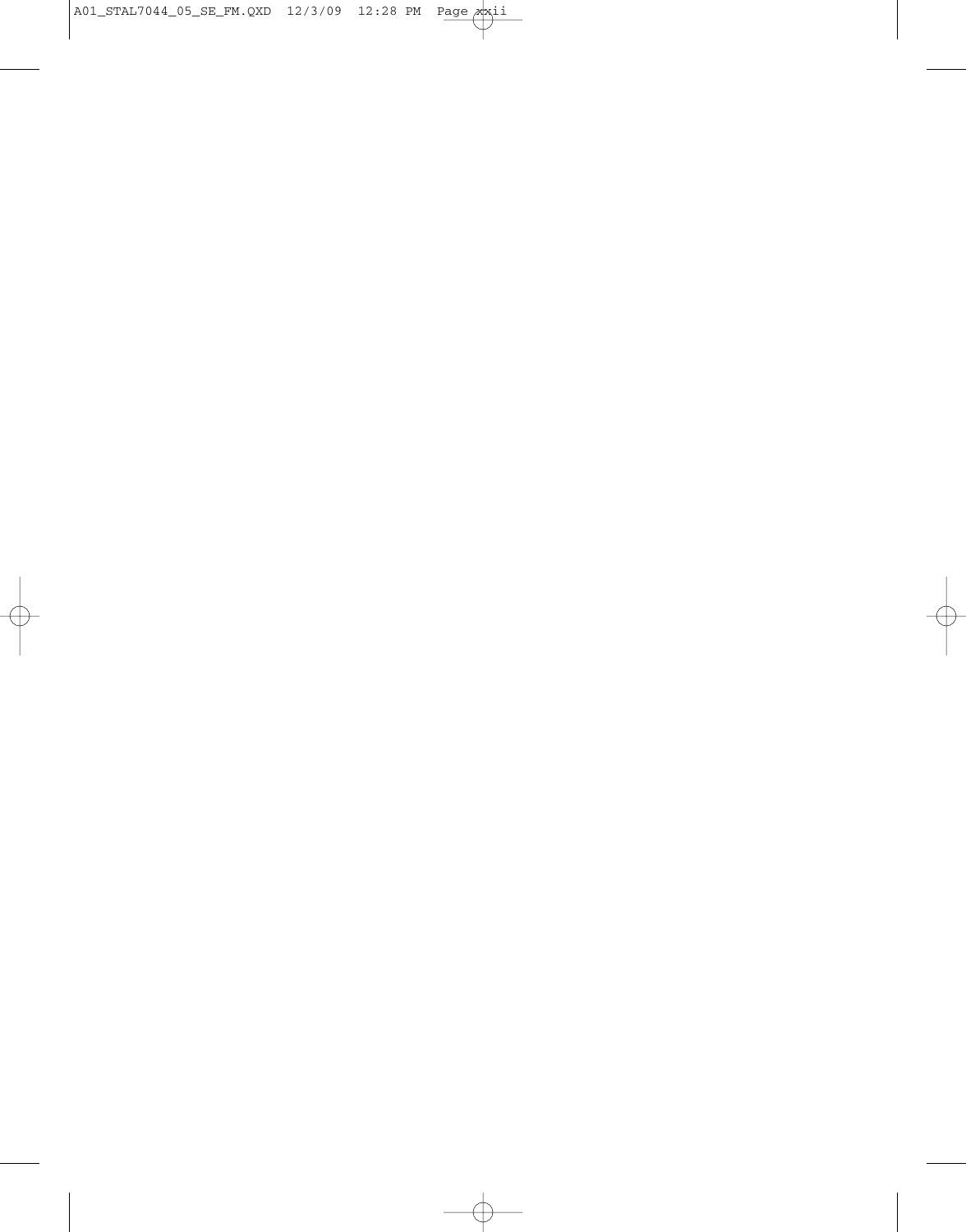# **ABOUT THE AUTHOR**

William Stallings has made a unique contribution to understanding the broad sweep of technical developments in computer security, computer networking and computer architecture. He has authored 17 titles, and counting revised editions, a total of 42 books on various aspects of these subjects. His writings have appeared in numerous ACM and IEEE publications, including the *Proceedings of the IEEE* and *ACM Computing Reviews*.

He has 11 times received the award for the best Computer Science textbook of the year from the Text and Academic Authors Association.

In over 30 years in the field, he has been a technical contributor, technical manager, and an executive with several high-technology firms. He has designed and implemented both TCP/IP-based and OSI-based protocol suites on a variety of computers and operating systems, ranging from microcomputers to mainframes. As a consultant, he has advised government agencies, computer and software vendors, and major users on the design, selection, and use of networking software and products.

He created and maintains the **Computer Science Student Resource Site** at WilliamStalIings.com/StudentSupport.html.This site provides documents and links on a variety of subjects of general interest to computer science students (and professionals). He is a member of the editorial board of Cryptologia, a scholarly journal devoted to all aspects of cryptology.

Dr. Stallings holds a PhD from M.I.T. in Computer Science and a B.S. from Notre Dame in electrical engineering.